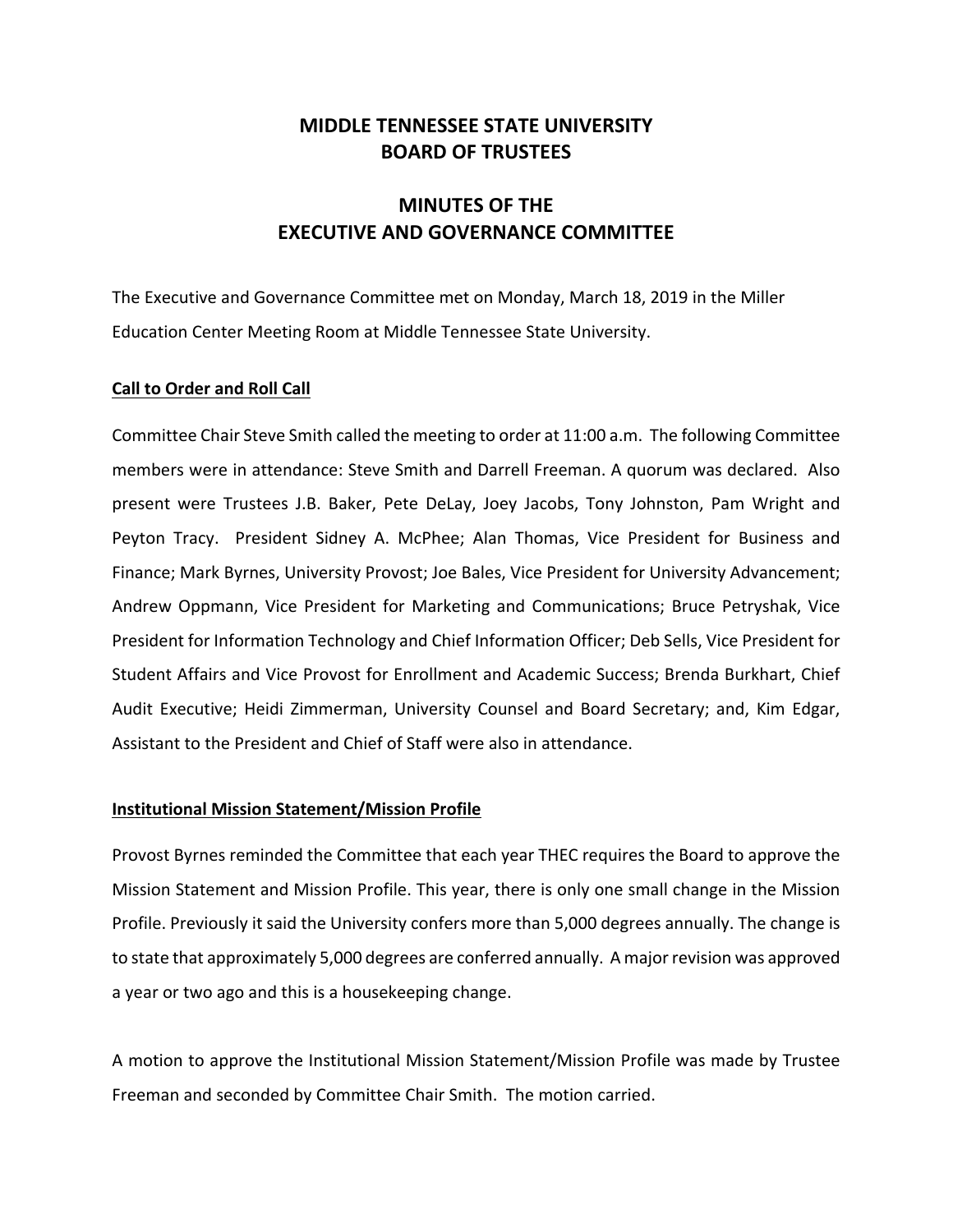## **Establishment of Expense Limit for Spouse of University President**

At the December 11, 2018 Board meeting, during discussion regarding the president's contract, there was a request to determine a monetary cap for expenses incurred by Dr. McPhee's spouse as provided for in provision 6.F. of that contract. These expenses would mainly be for the use of facilities at the University and travel reimbursement on official travel related to the University.

Mr. Thomas explained that with the help of the Chief Auditor, they went back through the President's Report for the past three years to review Mrs. McPhee's prior expenditures. During this three‐year period, there were expenditures of about \$3,500 during two years; one year was around \$6,000. The amount will vary from year to year depending on what events are happening, and what is happening on‐campus and off‐campus with travel. The recommendation is to set the limit at \$5,000 a year. In the years that it possibly could go above that amount, the contract allows the Board Chair to increase the cap based on need.

Committee Chair Smith made the motion to set the current cap for expenditures of the President's spouse at \$5,000; Trustee Freeman seconded this motion. The motion to set the current cap for expenditures of the President's spouse at \$5,000 passed.

## **Guidelines Regarding Public Comment**

Committee Chair Smith reported that there have been questions about whether Board and committee meetings are open for public comment. Along with the President and the University Counsel, the MTSU Board of Trustees' procedures were reviewed and compared with those of the University of Memphis and with UT‐Knoxville. In addition, the Association of Governing Boards unofficially confirmed that the MTSU procedures were consistent with other institutions. Committee Chair Smith stated that Board meetings are conducted similar to, or equal to, every public university in Tennessee. Committee Chair Smith asked Ms. Zimmerman to share with the Committee the current Board procedure, along with those of the University of Memphis and UT‐ Knoxville.